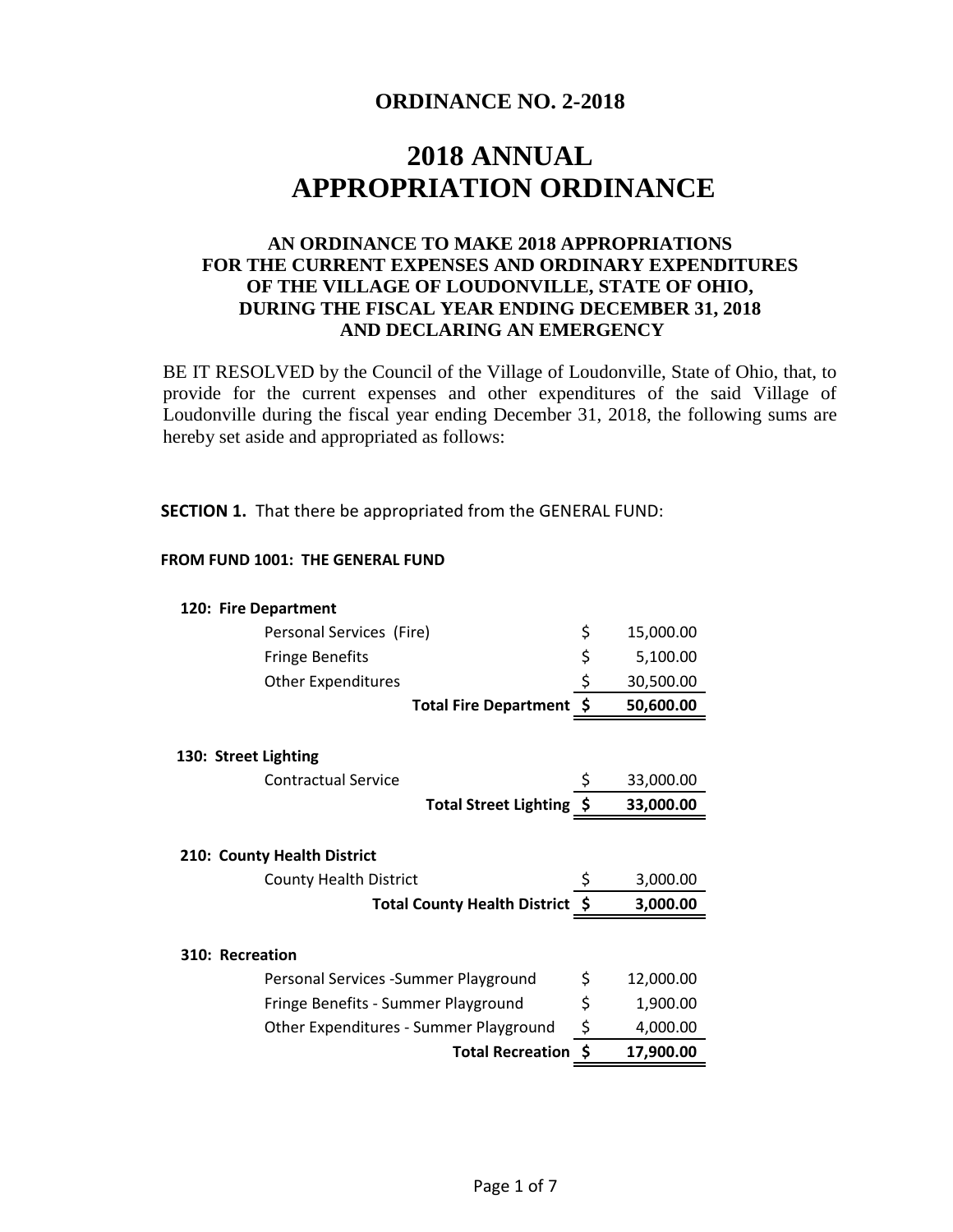| 320: Park Department                       |                                 |           |
|--------------------------------------------|---------------------------------|-----------|
| <b>Personal Services</b>                   | \$                              | 9,000.00  |
| <b>Other Expenditures</b>                  | \$                              | 17,500.00 |
| <b>Total Park Department</b>               | \$                              | 26,500.00 |
| 490: Community Environment                 |                                 |           |
| Supplies and Materials (Tree Commission)   | \$                              | 6,000.00  |
| Adopt-A-Tree Program                       | \$                              | 1,000.00  |
| <b>Total Community Environment</b>         | $\overline{\boldsymbol{\xi}}$   | 7,000.00  |
| <b>660: Parking Meters</b>                 |                                 |           |
| <b>Repairs and Maintenance</b>             |                                 | 500.00    |
| <b>Total Parking Meters</b>                |                                 | 500.00    |
|                                            |                                 |           |
| 710: Administration                        |                                 |           |
| <b>Administration Personal Services</b>    | \$                              | 42,000.00 |
| <b>Worker's Compensation</b>               | \$                              | 30,000.00 |
| <b>Other Operating Expenses</b>            | \$                              | 3,500.00  |
| <b>Total Administration</b>                | $\overline{\boldsymbol{\xi}}$   | 75,500.00 |
| 715: Village Council                       |                                 |           |
| <b>Council Personal Services</b>           | \$                              | 18,000.00 |
| <b>Legal Advertising</b>                   | \$                              | 4,000.00  |
| <b>Total Village Council</b>               | $\overline{\boldsymbol{\zeta}}$ | 22,000.00 |
| 720: Mayor's Court                         |                                 |           |
| <b>Personal Services</b>                   | \$                              | 4,600.00  |
| <b>Professional and Technical Services</b> | \$                              | 4,500.00  |
| <b>Supplies and Materials</b>              | \$                              | 2,000.00  |
| <b>Total Mayor's Court</b>                 | -\$                             | 11,100.00 |
| 725: Fiscal Office                         |                                 |           |
| <b>Personal Services</b>                   | \$                              | 62,000.00 |
| <b>Operating Expenses</b>                  | \$                              | 4,000.00  |
| <b>Total Fiscal Office</b>                 | - \$                            | 66,000.00 |
|                                            |                                 |           |
| 730: Lands & Buildings                     |                                 |           |
| <b>Personal Services</b>                   | \$                              | 8,000.00  |
| Utilities & Supplies and Materials         | \$<br>$\zeta$                   | 33,600.00 |
| <b>Total Lands &amp; Buildings</b>         |                                 | 41,600.00 |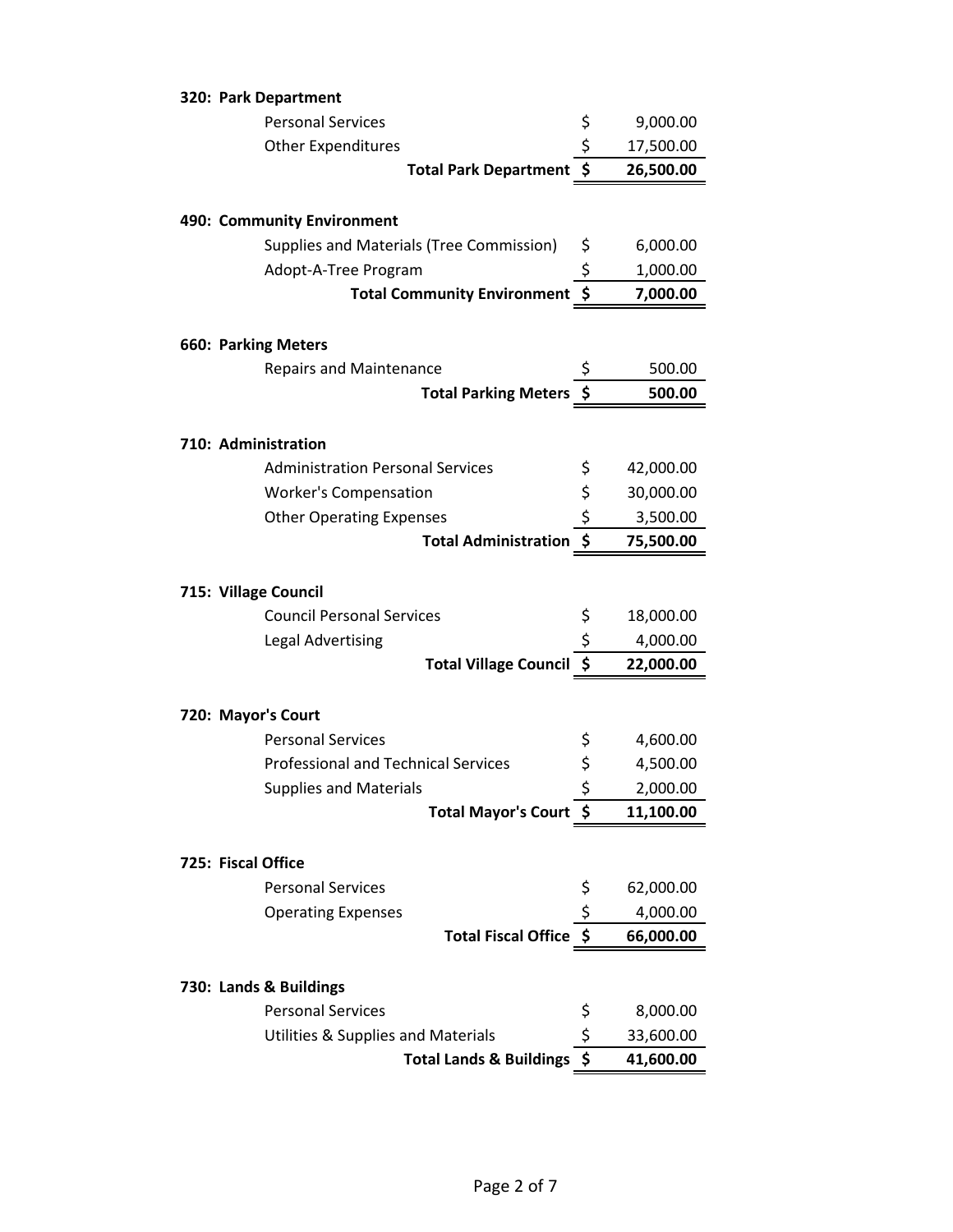| 740: Property Tax Collection Fees     |     |            |
|---------------------------------------|-----|------------|
| Tax Collection Fees (County & State)  |     | 5,500.00   |
| Total Property Tax Collection Fees \$ |     | 5,500.00   |
| 745: Auditor of State Fees            |     |            |
| Uniform Acctg Network & Auditing Fees | \$. | 11,500.00  |
| Total Auditor of State Fees \$        |     | 11,500.00  |
|                                       |     |            |
| 750: Village Solicitor                |     |            |
| <b>Contractual Services</b>           | \$  | 56,000.00  |
| Supplies & Materials                  | \$  | 2,000.00   |
| Total Village Solicitor \$            |     | 58,000.00  |
| 790: Other General Government         |     |            |
| <b>Employee Fringe Benefits</b>       | \$  | 82,800.00  |
| <b>Other Operating Expenses</b>       | \$  | 79,500.00  |
| Capital Expense                       | \$  | 50,000.00  |
| <b>Total General Government</b>       |     | 212,300.00 |

# **SECTION 2.** That there be appropriated from the following SPECIAL REVENUE FUNDS:

|  | <b>FROM FUND 2011: STREET CONSTRUCTION, MAINTENANCE &amp; REPAIR</b> |
|--|----------------------------------------------------------------------|
|  |                                                                      |

| <b>Personal Services</b>                | \$<br>172,000.00 |
|-----------------------------------------|------------------|
| <b>Fringe Benefits</b>                  | \$<br>89,600.00  |
| <b>Other Expenditures</b>               | \$<br>70,500.00  |
| <b>Capital Expenses</b>                 | \$<br>13,500.00  |
| Total SCMR Fund \$                      | 345,600.00       |
|                                         |                  |
| <b>FROM FUND 2021: STATE HIGHWAY</b>    |                  |
| <b>Operating Supplies and Materials</b> | \$<br>2,000.00   |
| <b>Capital Expenses</b>                 | \$<br>8,500.00   |
| Total State Highway Fund \$             | 10,500.00        |
|                                         |                  |
| <b>FROM FUND 2031: CEMETERY</b>         |                  |
| <b>Personal Services</b>                | \$<br>13,300.00  |
| <b>Fringe Benefits</b>                  | \$<br>2,200.00   |
| <b>Other Expenditures</b>               | \$<br>9,500.00   |
| <b>Capital Expenses</b>                 | \$<br>10,600.00  |
| Total Cemetery Fund \$                  | 35,600.00        |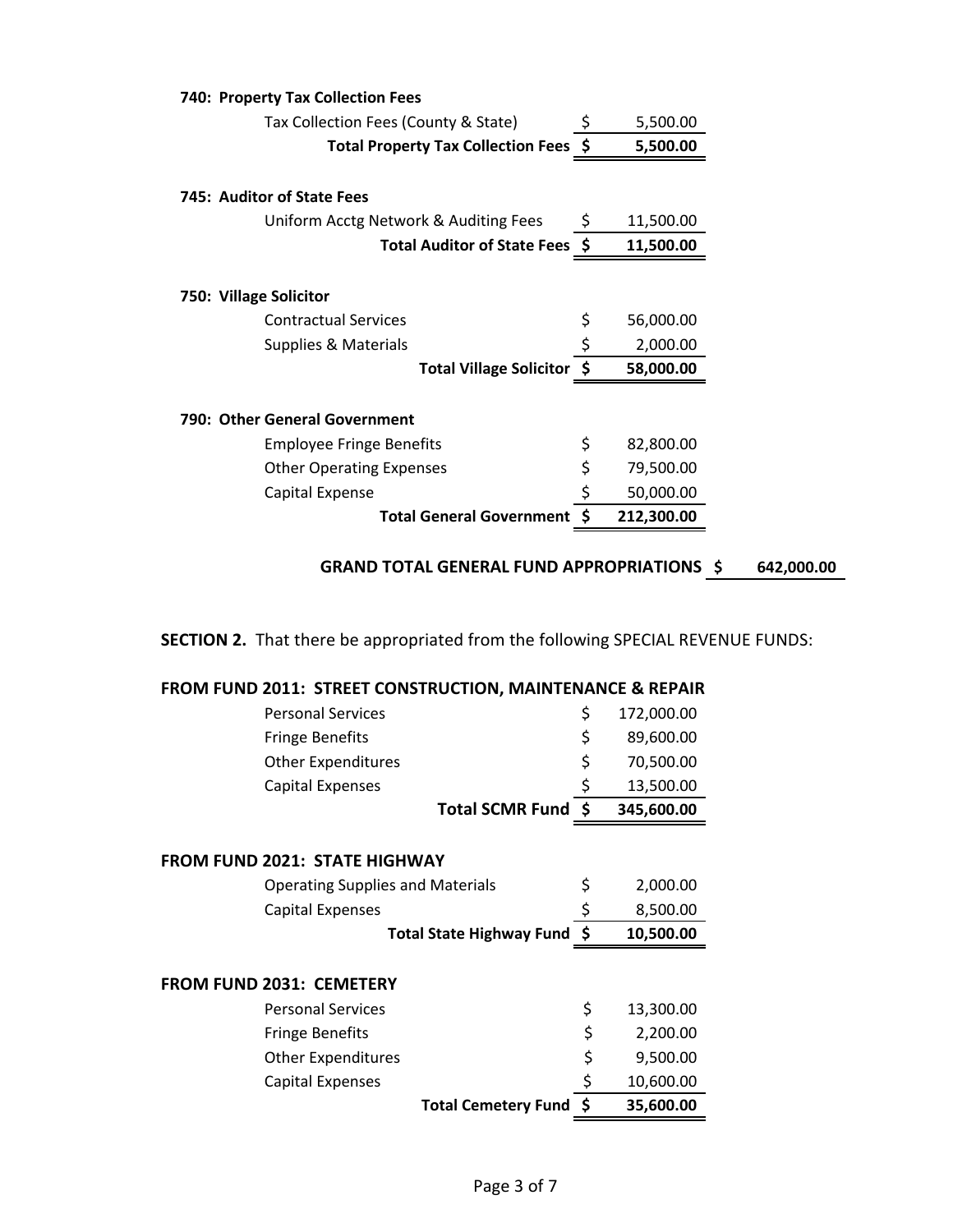| FROM FUND 2041: CENTRAL PARK SE QUAD FUND        |                     |              |
|--------------------------------------------------|---------------------|--------------|
| Repairs & Maintenance                            | \$                  | 3,000.00     |
| <b>Total Central Park SE Quadrant Fund</b>       | \$                  | 3,000.00     |
| <b>FROM FUND 2071: INCOME TAX FUND</b>           |                     |              |
| <b>Personal Services</b>                         | \$                  | 15,000.00    |
| <b>Fringe Benefits</b>                           | \$                  | 17,300.00    |
| <b>Operating Supplies and Materials</b>          | \$                  | 10,000.00    |
| Deposits Refunded                                | \$                  | 20,000.00    |
| Transfers - Out                                  | \$                  | 1,047,000.00 |
| Total Income Tax Fund \$                         |                     | 1,109,300.00 |
|                                                  |                     |              |
| <b>FROM FUND 2081: DRUG LAW ENFORCEMENT FUND</b> |                     |              |
| <b>Operating Supplies and Materials</b>          | \$                  | 1,037.75     |
| <b>Total Furtherance of Justice Fund</b>         | \$                  | 1,037.75     |
| <b>FROM FUND 2901: POLICE FUND</b>               |                     |              |
| <b>Personal Services</b>                         | \$                  | 341,000.00   |
| <b>Fringe Benefits</b>                           | \$                  | 172,000.00   |
| <b>Operating Expenses</b>                        | \$                  | 95,300.00    |
| Capital Outlay                                   | \$                  | 9,000.00     |
| Debt Service                                     | \$                  | 8,200.00     |
| <b>Total Police Fund</b>                         | \$                  | 625,500.00   |
|                                                  |                     |              |
| FROM FUND 2902: FURTHERANCE OF JUSTICE           |                     |              |
| <b>Operating Supplies and Materials</b>          |                     | 1,000.00     |
| <b>Total Furtherance of Justice Fund</b>         | \$                  | 1,000.00     |
| FROM FUND 2903: EMERGENCY MEDICAL SERVICES       |                     |              |
| <b>Personal Services</b>                         | \$                  | 205,000.00   |
| <b>Fringe Benefits</b>                           | \$                  | 142,100.00   |
| <b>Operating Expenses</b>                        | \$                  | 54,000.00    |
| <b>Total Emergency Medical Services Fund</b>     | $\ddot{\bm{\zeta}}$ | 401,100.00   |
|                                                  |                     |              |
| FROM FUND 2904: FIRE LEVY                        |                     |              |
| <b>Property Tax Collection Fees</b>              | \$                  | 2,500.00     |
| <b>Equipment Maintenance</b>                     | \$                  | 25,000.00    |
| Capital Outlay<br>Debt Service                   | \$<br>\$            | 25,000.00    |
|                                                  |                     | 51,000.00    |
| Total Fire Levy Fund \$                          |                     | 103,500.00   |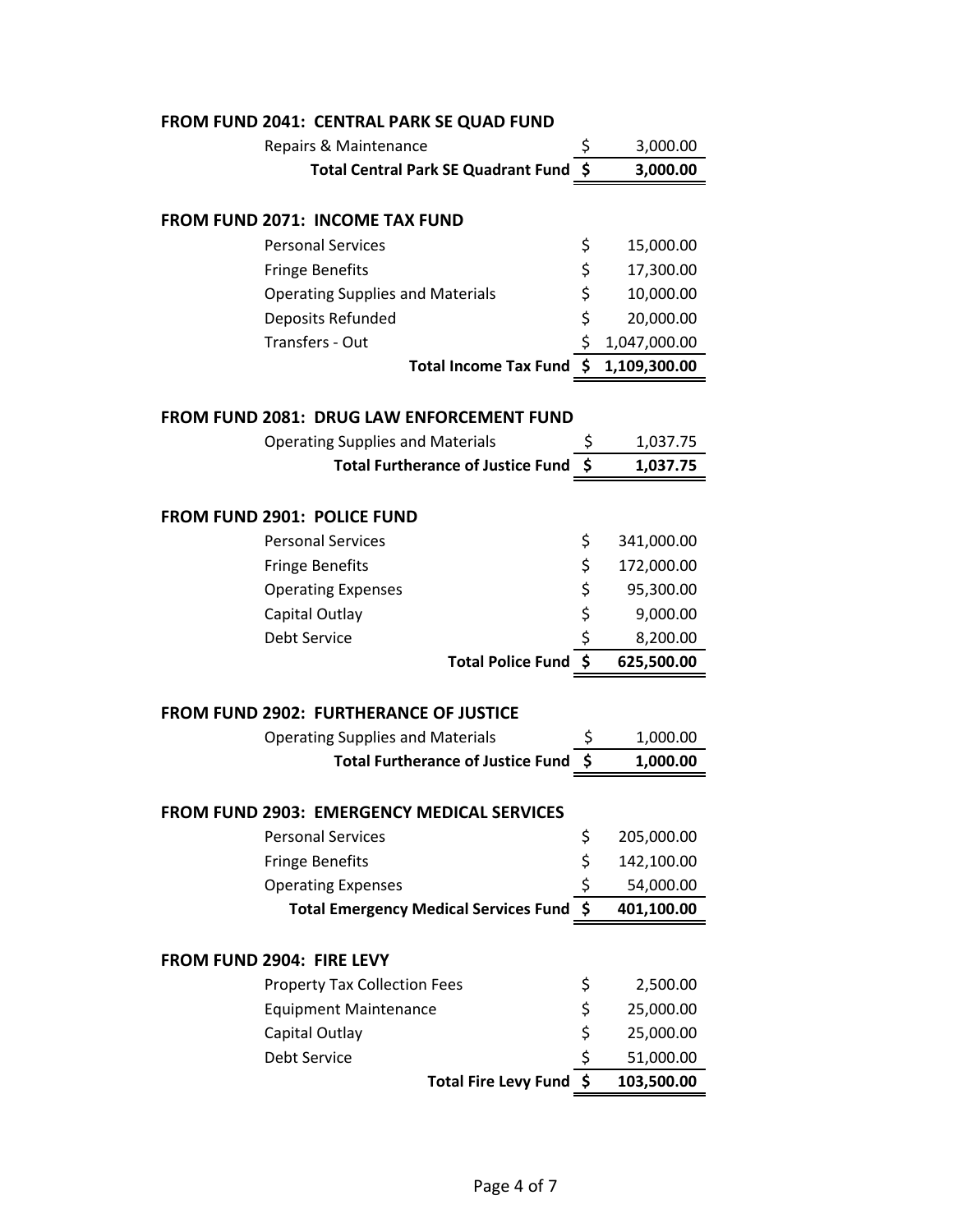#### **FROM FUND 2905: MAYOR'S COURT COMPUTER FUND**

Other Contractual Services  $\qquad \qquad$  \$ 2,000.00 **Total Mayor's Court Computer Fund \$ 2,000.00**

**\$ 2,638,137.75 GRAND TOTAL SPECIAL REVENUE FUNDS APPROPRIATION**

**SECTION 3.** That there be appropriated from the following CAPITAL PROJECTS FUNDS:

| <b>FROM FUND 4203: MAINTENANCE BUILDING PROJECT FUND</b><br><b>Operating Expenses</b> | \$<br>5,000.00 |  |
|---------------------------------------------------------------------------------------|----------------|--|
| Capital Outlay                                                                        | 400,000.00     |  |
| Total Maintenance Building Project Fund \$                                            | 405,000.00     |  |
|                                                                                       |                |  |
| <b>FROM FUND 4901: STREET IMPROVEMENT FUND</b>                                        |                |  |
| Capital Outlay                                                                        | 163,000.00     |  |
| Total Street Improvement Fund \$                                                      | 163,000.00     |  |

**SECTION 4.** That there be appropriated from the following ENTERPRISE FUNDS:

#### **FROM FUND 5101: WATER FUND**

| <b>Personal Services</b>          |                     | \$<br>129,000.00   |
|-----------------------------------|---------------------|--------------------|
| <b>Fringe Benefits</b>            |                     | \$<br>80,000.00    |
| <b>Operating Expenses</b>         |                     | \$<br>139,600.00   |
| Capital Outlay                    |                     | \$<br>1,169,000.00 |
| Debt Service                      |                     | 118,450.00         |
|                                   | Total Water Fund \$ | 1,636,050.00       |
|                                   |                     |                    |
| <b>FROM FUND 5201: SEWER FUND</b> |                     |                    |
| <b>Personal Services</b>          |                     | \$<br>126,500.00   |
| <b>Fringe Benefits</b>            |                     | \$<br>81,000.00    |
| <b>Operating Expenses</b>         |                     | \$<br>122,300.00   |
| Capital Outlay                    |                     | \$<br>58,000.00    |
|                                   | Total Sewer Fund \$ | 387,800.00         |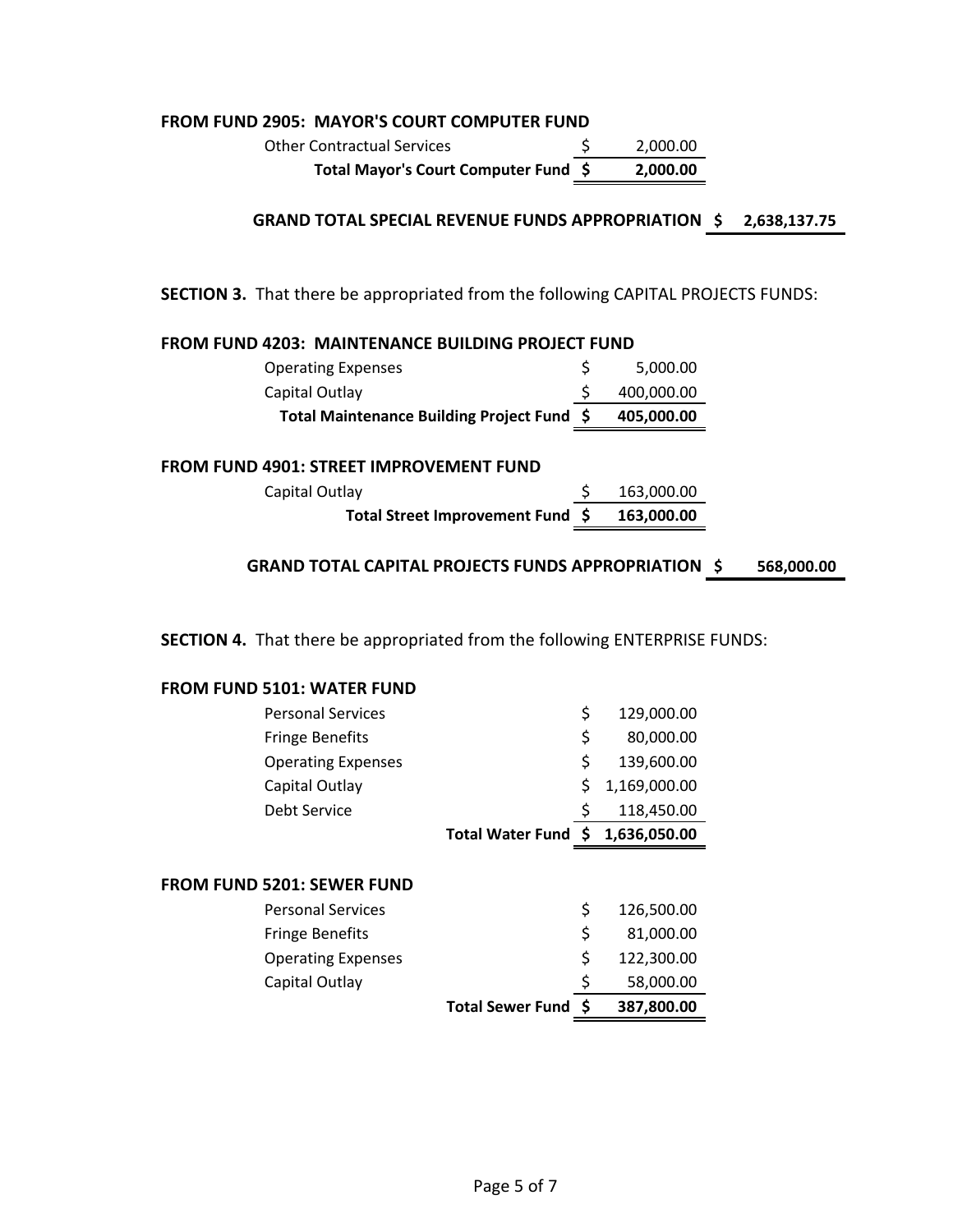|  |  | <b>FROM FUND 5501: SWIMMING POOL FUND</b> |  |  |
|--|--|-------------------------------------------|--|--|
|--|--|-------------------------------------------|--|--|

| <b>UNI FUND SSUI. SWININING FUUL FUND</b>                                     |                  |
|-------------------------------------------------------------------------------|------------------|
| <b>Personal Services</b>                                                      | \$<br>42,000.00  |
| <b>Fringe Benefits</b>                                                        | \$<br>6,600.00   |
| <b>Operating Expenses</b>                                                     | \$<br>32,000.00  |
| Capital Outlay                                                                | \$<br>2,000.00   |
| <b>Total Swimming Pool Fund</b>                                               | \$<br>82,600.00  |
| <b>FROM FUND 5601: STORM DRAINAGE FUND</b>                                    |                  |
| <b>Operating Expenses</b>                                                     | \$<br>19,050.00  |
| Capital Outlay                                                                | \$<br>92,000.00  |
| <b>Transfers Out</b>                                                          | \$<br>38,788.50  |
| <b>Total Storm Drainage Fund</b>                                              | \$<br>149,838.50 |
| <b>FROM FUND 5602: THEATRE FUND</b>                                           |                  |
| <b>Personal Services</b>                                                      | \$<br>5,000.00   |
| <b>Fringe Benefits</b>                                                        | \$<br>800.00     |
| <b>Operating Expenses</b>                                                     | \$<br>62,600.00  |
| Capital Outlay (In-kind Donations)                                            | \$<br>43,000.00  |
| Total Theatre Fund \$                                                         | 111,400.00       |
| <b>FROM FUND 5721: STORM SEWER SINKING FUND</b>                               |                  |
| <b>Debt Service</b>                                                           | \$<br>38,789.00  |
| <b>Total Storm Sewer Sinking Fund</b>                                         | \$<br>38,789.00  |
| <b>GRAND TOTAL ENTERPRISE FUNDS APPROPRIATION \$</b>                          |                  |
| <b>SECTION 5.</b> That there be appropriated from the following AGENCY FUNDS: |                  |
| FROM FUND 9101: UNCLAIMED MONIES AGENCY FUND                                  |                  |
| Non-Operating: Transfer to General Fund                                       | 54.00            |
| Total Unclaimed Monies Fund \$                                                | 54.00            |
| <b>FROM FUND 9201: PERRYSVILLE INCOME TAX AGENCY FUND</b>                     |                  |
| Non-Operating                                                                 | \$<br>225,000.00 |
| Total Perrysville Income Tax Fund \$                                          | 225,000.00       |
|                                                                               |                  |

**\$ 2,406,477.50**

# **FROM FUND 9901: MAYOR'S COURT AGENCY FUND**

| Non-Operating                      | 50,000.00 |
|------------------------------------|-----------|
| Total Mayor's Court Agency Fund \$ | 50,000.00 |